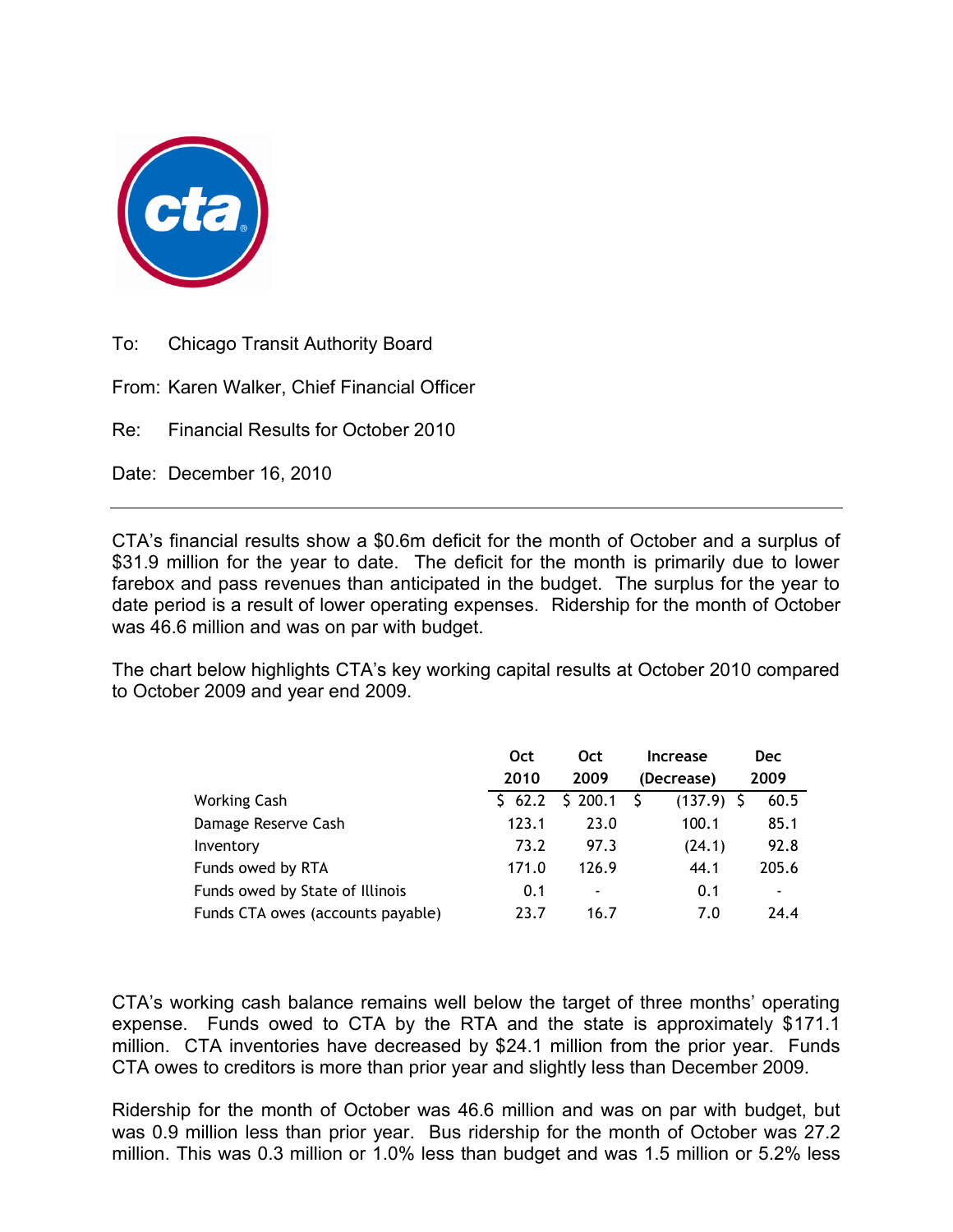than October 2009. Rail ridership for October was 19.3 million and was 0.3 million or 1.6% more than budget and was 0.6 million or 3.5% more than October 2009.

Ridership for the year was 435.6 million and was 0.4 million more than budget and was 3.1 million less than prior year. Bus ridership is 9.9 million less than the prior year to date while rail ridership was 6.8 million higher. The lower bus ridership reflects the service cuts implemented in February that primarily affected bus passengers.

Free rides totaled 6.8 million for the month and 64.0 million for the year; this is on par with October 2009 but was 2.3 million more for the year. Free rides for seniors went into effect on March 17, 2008. The majority of free rides occurred on the bus system. Bus accounts for 5.6 million of the total free rides for the month while rail is 1.2 million.

Public Funding Required for Operations was \$49.2 million for the month and was unfavorable to budget by \$0.6 million. For the year to date, public funding required for operations was \$524.1 million and was \$31.9 million favorable to budget.

Recovery Ratio, which measures the percentage of operating expenses CTA funds from internally generated revenues, was 61.61% for the month and 57.52% for the year. This was unfavorable to budget by 2.08 percentage points for the month and favorable by 0.77 percentage points for the year to date.

Operating Expenses for the month and year equaled \$102.4 million and \$1.0 billion, respectively. For the current month, operating expenses were \$1.4 million or 1.3% less than budget. For the year to date, operating expenses were \$44.4 million or 4.2% lower than budget. For the year to date all categories of expense were favorable to budget except the provision for injuries and damages.

Labor Expense was \$69.1 million for the month of October and was \$0.5 million less than budget. Labor expense was impacted by increased costs associated with unemployment and workers compensation. CTA's unemployment costs were approximately \$7.0 million higher than the prior year primarily due to the layoffs implemented on February 7, 2010. The increases in these labor related costs are partially offset by vacancies, lower overtime and higher charges to capital jobs. Labor expense for the year to date equaled \$692.9 million and was favorable to budget by \$14.7 million. Labor expense is \$29.7 million lower than the prior year to date.

Material Expense was \$5.5 million for the month and was on par with budget. Material expense for the year to date equaled \$59.5 million and was favorable to budget by \$3.6 million. Compared to the prior year to date, material expense is 11.0 million or 15.6% lower. The lower material expense for the year is due to the reduction in the bus fleet with scraping of the 19 year old buses, lower material usage for rail cars and lower fare card material.

Fuel for Revenue Equipment was \$4.2 million for the month or \$1.4 million less than budget, and was \$9.6 million less than budget for the year to date. Compared to the prior year to date, fuel is \$40.7 million less than 2009 due to favorable results from the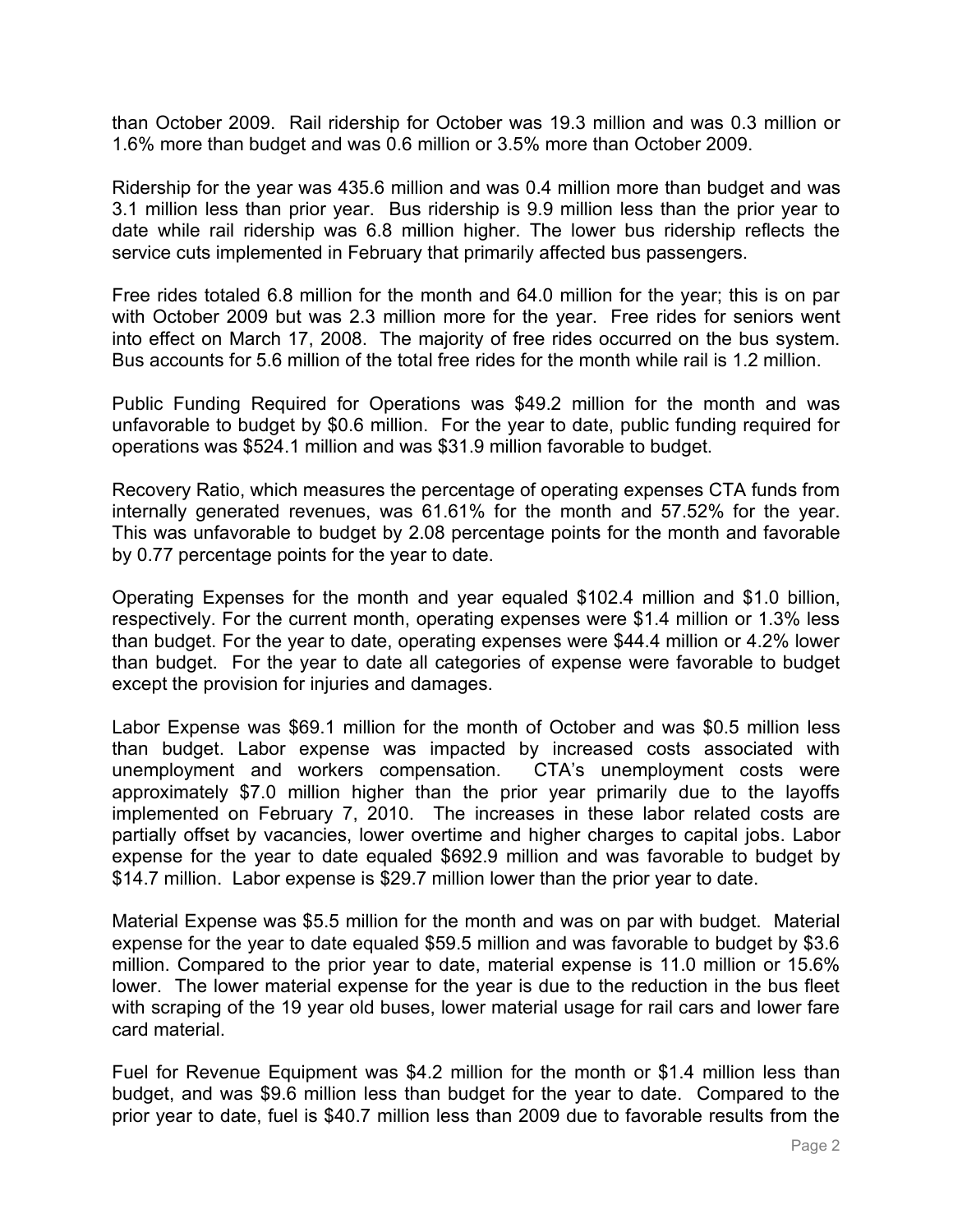fuel hedge program. The average price paid in October was \$2.79 per gallon and was under the budget price of \$3.75 per gallon.

Electric Power for Revenue Equipment was \$1.8 million for the month and \$24.7 million for the year. Power expense was \$1.3 million below budget for the month and was \$7.0 million lower for the year to date. Compared to the prior year to date, power cost was \$7.9 million lower due to the negotiated electric supply contract that went into effect in January 2010.

Provision for Injuries and Damages Expense was \$4.8 million for the month and \$33.3 million for the year to date period. This was over budget by \$2.5 million for the month and \$10.0 million for the year as CTA utilized favorable results from the fuel hedge and energy programs to fully fund the actuarial liability.

Purchase of Security Services was \$2.5 million for the month and was \$0.2 million less than budget. Year to date security expense is \$27.0 million and was \$0.6 less than budget.

Other Expenses equaled \$14.3 million for the month and were \$0.5 million less than budget. Year to date other expense was \$128.8 million and was \$18.8 million less than budget. The year to date favorable budget variances are as follows: utilities \$3.9 million, advertising and promotion \$2.1 million, contractual services \$11.9 million, leases and rentals \$2.0 million. These favorable variances were offset by the general expense category which is unfavorable by \$1.1 million for the year primarily due to costs associated with restructuring of the green line lease agreements.

System-Generated Revenue was \$53.2 million for the month and was \$2.0 million less than budget, primarily due to lower farebox and pass revenues. Year to date System-Generated Revenue was \$485.2 million and was \$12.4 million less than budget. The year to date unfavorable variance was primarily due to lower than anticipated farebox revenues. However, all major categories of revenue were below budget except for contributions from local governments.

Fare and Pass Revenue was \$45.2 million for the month and was \$1.7 million less than budget. The unfavorable variance for the month is primarily due to lower than average fare. Year to date fare revenue was \$427.2 million and was \$6.5 million less than budget primarily due to a lower than average fare. The average fare for the year to date was \$0.98 per ride; this was \$0.02 less than budget.

Reduced Fare Reimbursements were \$3.2 million for the month and \$21.6 million for the year to date. The month was \$0.5 million more than budget, but the year was \$5.2 million less than budget due to anticipated State budget cuts.

Advertising, Charter and Concessions Revenue equaled \$1.3 million in October and \$16.4 million for the year to date. This was \$0.6 million lower than budget for the month.